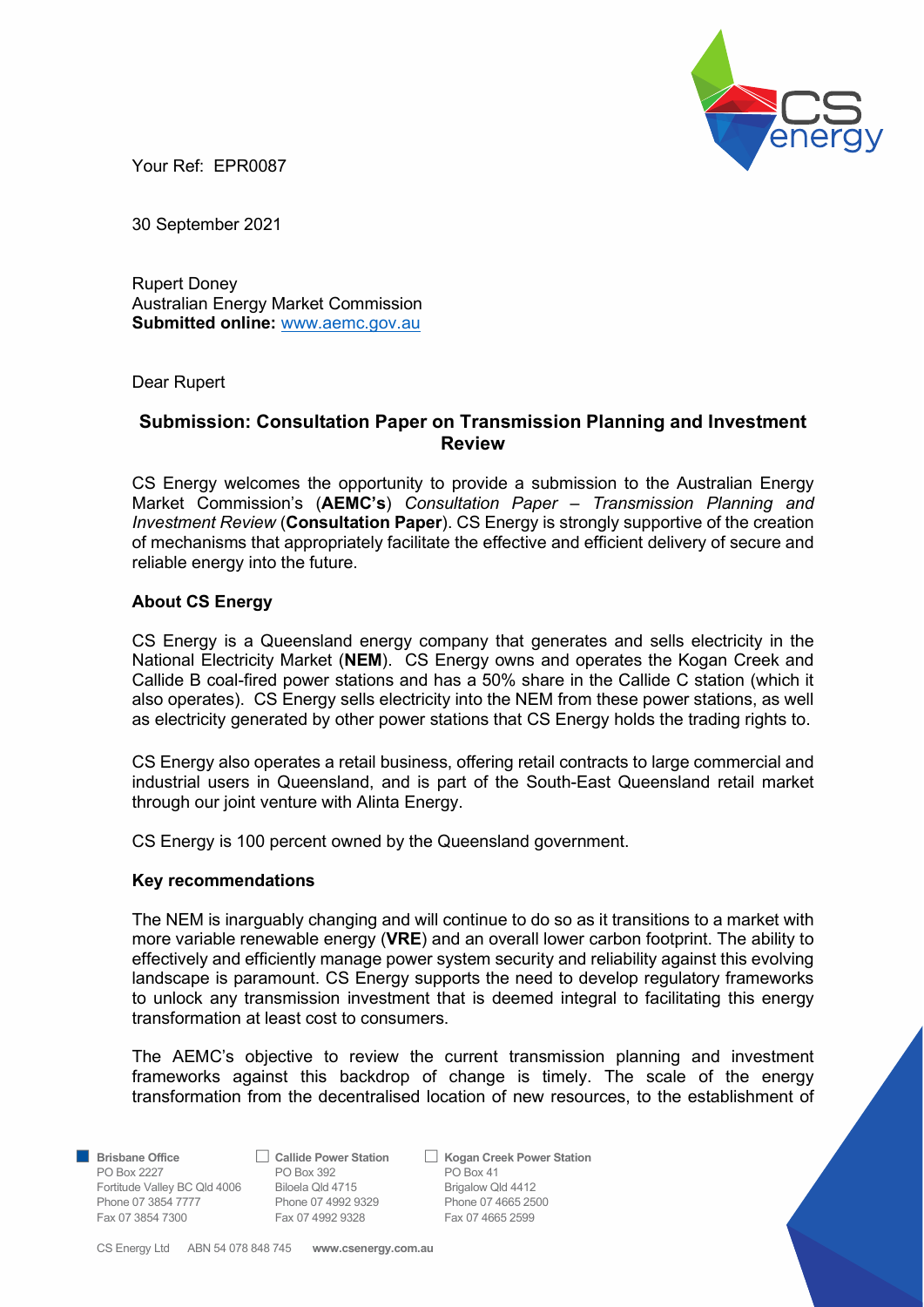Renewable Energy Zones (REZs) and the changing demand profile suggests a level of change is required to adapt the transmission infrastructure to accommodate the transition in an efficient manner. It is imperative that transmission projects that are pivotal to the future topology of the NEM are implemented in a timely fashion and assessment frameworks ensure that they appropriately satisfy consumer needs and safeguard against overinvestment. Timely investment will stem from investment clarity and certainty, ensuring optimal consumer outcomes and a safe, reliable and secure energy supply.

In this context, CS Energy considers that the scope of this review should be broader and should seek to contextualise the potential role of strategic network investment within the transformation of the NEM.

# Scope of review

Assessment of whether the existing transmission planning and investment frameworks will remain fit-for-purpose for this task is crucial. This Consultation Paper represents the first step in this evaluation. CS Energy appreciates that its purpose is to identify and prioritise key issues to be further considered, however, CS Energy is concerned that the scope appears to be limited to making small changes to existing frameworks rather than applying a more holistic lens.

CS Energy suggests that the AEMC could potentially consider the role of networks more strategically and assess holistically how network needs may be required to change to reflect not only the changing location of generation but also the growing misalignment in the timeframes of generation and network investment rather than look to individual project frameworks. The adoption of a more holistic, foundational approach not only acknowledges the scale, scope and direction of the energy transformation but also considers the broader impacts on transmission investment and certainty. While some of these impacts have been identified in the Consultation Paper, CS Energy is concerned that this review is not considering factors that are interrelated with transmission planning and investment such as:

 Roles and responsibilities of key participants – the Consultation Paper discusses the obligations of Transmission Network Serve Providers (TNSPs) in the context of planning and investment and acknowledges that there is no obligation to invest. Given the predicted changes, the review shouldn't be constrained in its assessment to existing obligations (or limitations) but rather potentially explore how the role of TNSPs may be able to facilitate some of the desired change.

Furthermore, not all major transmission projects are expected to be initiated solely by TNSPs; potential projects strategic to the development of the future NEM are identified in the Integrated System Plan (ISP) or by jurisdictions providing direct investment in network infrastructure to support REZs. Not only do these investments have a cascading impact on the certainty and potential economic viability of other major transmission projects, they can also have an impact on the role and responsibilities of the TNSP. For some projects, the TNSPs are likely to be the operator of these assets while this may not be true if they become contestable projects. The evaluation of alternatives to the existing frameworks needs to be cognisant of how obligations are, and will be in the future, managed.

 Access regime – in its Terms of Reference, the Consultation Paper specifically excludes access reform based on the separate consideration of this issue by the Energy Security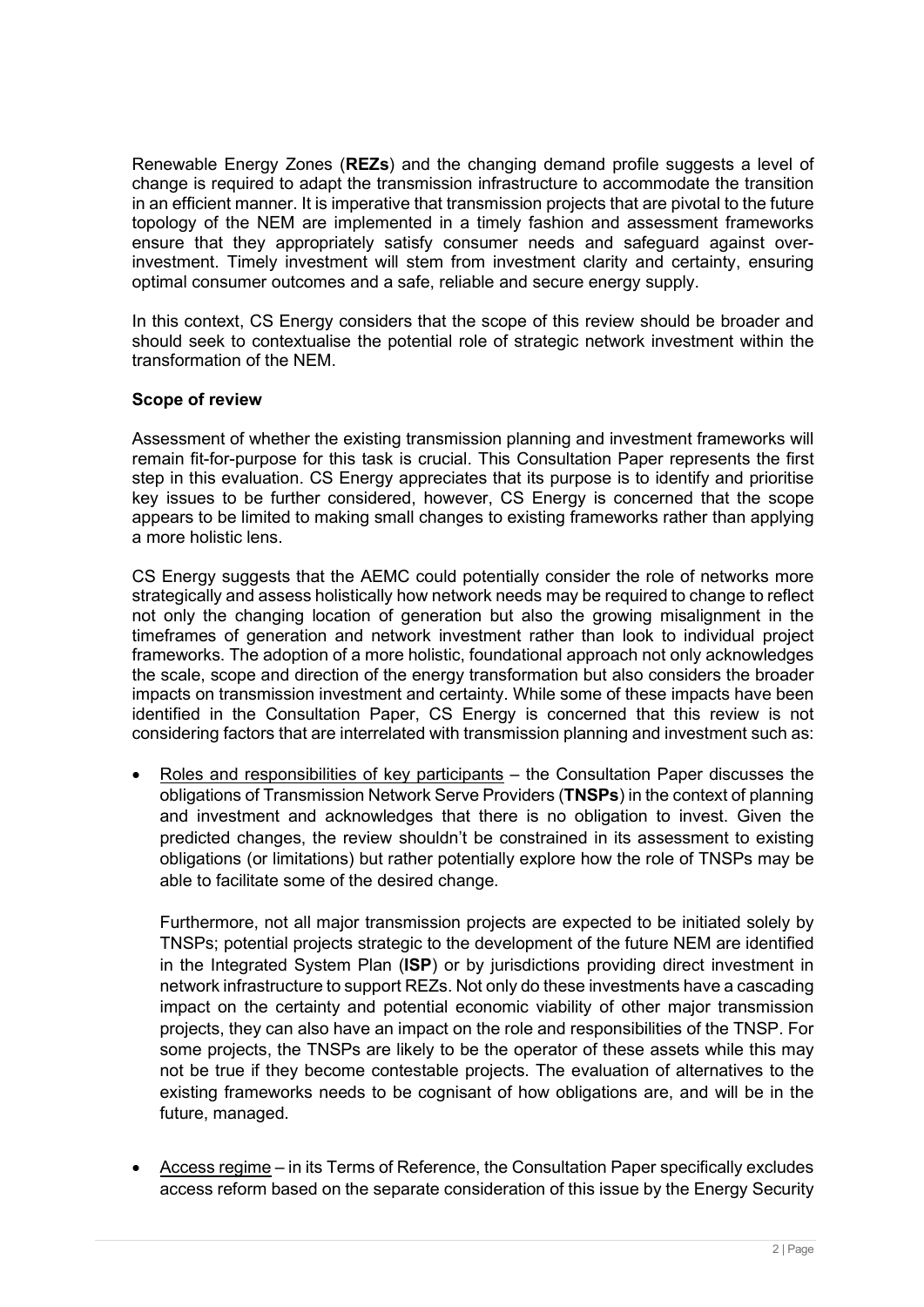Board (ESB). CS Energy disagrees with this approach and considers it may undermine the veracity of any outcomes of this Review. Access reform is intrinsically linked to transmission planning and investment and cannot be considered in parallel. While this Review should not undertake the detailed access reform work, it must be cognisant of it, otherwise there is a risk that frameworks that are developed as a result of this Review will be sub-optimal, impose additional costs on consumers and result in potential unintended consequences for the NEM.

 Cost recovery and allocation – similarly to the access regime, cost recovery is equally important in providing investment certainty. For example, Transmission Use of System (TUoS) charges are allocated on a volumetric basis. In a system that has increasing instances of two-way energy flows, this allocation methodology may not be appropriate. This may also impact on existing cost recovery processes TNSPs undertake through the Australian Energy Regulator (AER) and thus investment decisions.

How the planning and investment frameworks may impact TUoS arrangements is of critical importance to understanding the impact to large consumers. If this is not considered explicitly in the assessment principles, then inefficient outcomes may ensue.

Cost allocation is also a critical component in assessing the viability of a project. Given the debate on how benefits are attributed, clear rules on cost allocation need to be considered in parallel otherwise investment cases may materially change over time.

## Facilitating the transformation of the NEM

Transforming the NEM in a cost-effective way requires the development of a fit-for-purpose framework for transmission planning, investment and access. Prior to progressing work on aspects specific to the frameworks, in CS Energy's view, the AEMC would ideally explicitly consider the following key areas:

- 1. Clarify the role of the ISP, ensuring this role is appropriately understood and reflected in the National Electricity Rules (NER) to provide investment certainty; and
- 2. Reach agreement on the identification of, and assessment criteria for major transformational projects particularly if those projects are outside of the actionable ISP projects.

Implementation elements, such as appropriate incentives for TNSP-led investment, benefits assessment, cost allocations and timeframes cannot be evaluated and aligned to the appropriate framework unless these two key areas are addressed.

Adopting this approach, in CS Energy's view, will result in a framework that is holistic and one that facilitates required investment clarity and certainty.

(a) The role of the ISP

The inaugural ISP released in 2020 was put forward as the transmission planning '*blueprint* that maximises consumer benefits through a transition period of great complexity and uncertainty'.<sup>1</sup> A clear roadmap for transmission development was considered to build investor confidence, with the ISP presenting the most cost-efficient option for a modern

<sup>&</sup>lt;sup>1</sup> AEMO 2020 Integrated System Plan Media Release, 30 July 2020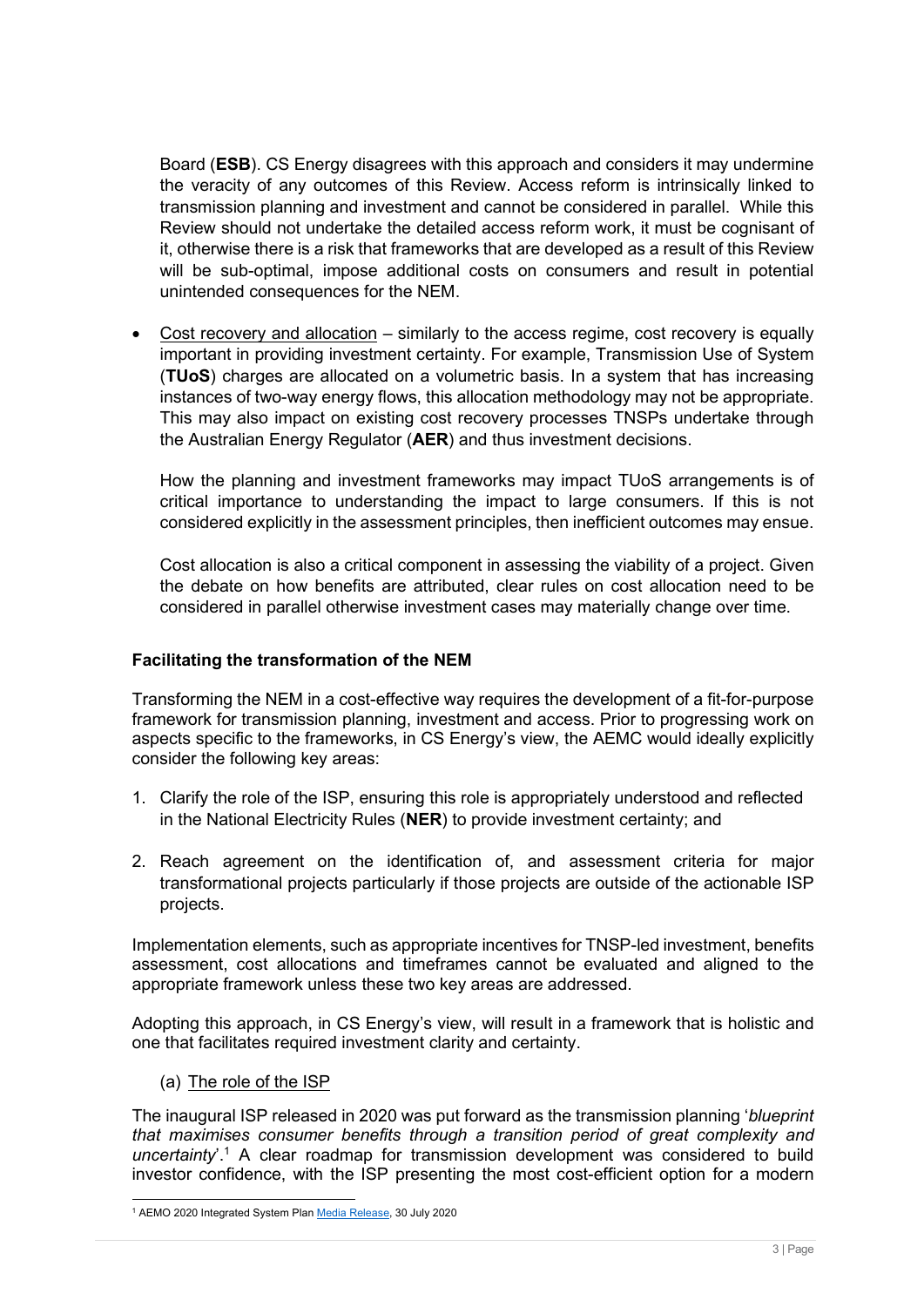NEM as supported by its purpose specified in the NER. $<sup>2</sup>$  A transmission infrastructure</sup> blueprint of this type is critical to facilitate the efficient transition of the NEM.

The ISP replaced the National Transmission Network Development Plan based on the recognition of the scale of change facing the NEM and the complexity and uncertainty attributed to this change. The ISP is integral to transmission investment decisions through the declaration of 'actionable ISP projects' and the need for TNSPs to consider the ISP in their Transmission Annual Planning Report (TAPR) and Regulatory Investment Tests (RiTs).

However, its exact role in long-term transmission planning is unclear, with the current NER prescription allowing significant changes to be captured by subsequent revisions. For example, in determining the power system needs, 'as it relates to a NEM participating jurisdiction, AEMO may consider a current environmental or energy policy of that participating jurisdiction where that policy has been sufficiently developed'.<sup>3</sup> It is therefore likely that the 2022 ISP will be significantly different to its predecessor, as it will capture the NSW Electricity Infrastructure Roadmap and the Victorian REZ Roadmap. The NSW Roadmap alone plans for 7.6 GW of new VRE capacity that is additional to what was indicated as the least-cost pathway in the 2020 ISP.

Given this, it is not surprising that there is hesitancy in investing in multi-billion-dollar infrastructure. Transmission investments, particularly major transformational projects, are high risk, capital intensive, long term investments. Certainty of their requirement, risk profile and return are fundamental for investment to occur.

In CS Energy's view, the ISP can play two roles:

- The transformational blueprint for transmission planning on which future strategic investment is made, and only changes incrementally over time; or
- A high-level map of a possible transmission network configuration that doesn't underpin infrastructure investment but acts as a guide.

Currently the ISP sits in the middle of these and accordingly is not as effective as it could be. The least-cost option identified in 2020 is likely to be replaced by a more expensive least-cost option in 2022 which represents an overall increased cost to consumers.

The AEMC (and other market bodies) would ideally decide what the enduring role of the ISP should be before it addresses the other challenges identified in this Review. If the ISP is to act as the transformation blueprint (or centralised planning document) it cannot substantially change between publications. The NER should explicitly and emphatically institute the ISP as the centralised planning document. Doing so will then require a clear benchmark to be set as the decision point for future investment in strategic projects with an initial document designated as the benchmark. As per the current regulatory framework, any projects identified in this context would need to demonstrate their value to consumers before proceeding.

The challenge of this approach would be the need for the framework to accommodate how the optimal development pathway may change because of jurisdictional policy. For example, the intent of the NSW Roadmap is to develop sufficient transmission capacity to accommodate 12 GW of VRE and 2 GW of storage by 2030. The grid-connected VRE

<sup>2</sup> National Electricity Rules, Clause 5.22.2

<sup>3</sup> Ibid, 5.22.3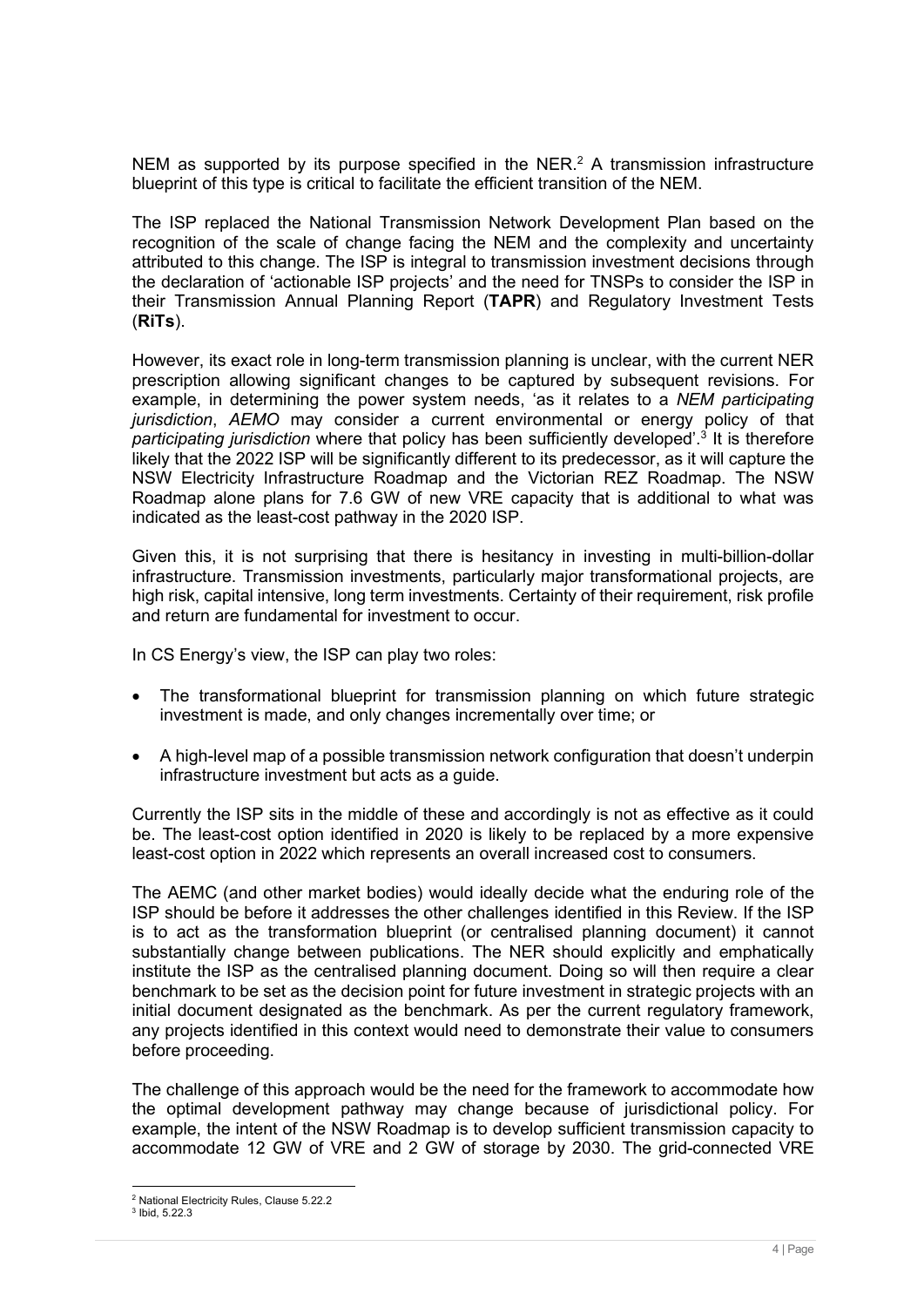capacity proposed for NSW in the 2020 ISP is 4.4 GW, 7.6 GW less than that should the Roadmap be implemented in full. The optimal development path in the 2020 ISP does not consider this capacity to be in the system. If the network augmentations proposed in the 2020 ISP were developed, some projects may become stranded assets. Investment in new generation can also be impacted by a changing transmission infrastructure blueprint. To address this, one option may be to establish NEM-wide agreement on the optimal development path in the ISP.

CS Energy does not underestimate the complexity of this task, however, if there is no clarity on the role of the ISP, then the transmission network will only incrementally transition to the new generation paradigm and will do so in a way that is inefficient and costly for consumers.

## (b) Major transformational projects

Major transformational projects, such as those proposed in the ISP as actionable, may not be best considered under the same framework as business as usual (BAU) type projects. This extends beyond actionable ISP projects bypassing the Project Specification Consultation Report (PSCR). As identified in the Consultation Paper, BAU projects can be more incremental, more predictable by nature, have historic examples from which risk can be assessed against and are typically less capital intensive. Contrast this to major transformational projects, which have not been undertaken across the NEM since its formation, can be intrinsically uncertain, impacted by external factors and are capital intensive. Naturally, this increases the risk profile of such projects. These differences alongside their strategic nature imply that applying the same assessment criteria to BAU projects and major transformational projects may not be appropriate.

To satisfy the RiT-T and RiT-D a project must demonstrate a net benefit. In some instances, major transformational projects may not be able to demonstrate a quantifiable net benefit in the short to medium term, however, are least cost given their identification as the optimal development path in the ISP or as the result of a strategic decision. The development of major transformational projects is essential for an effective transformation of the NEM. Their development will result in positive market and non-market benefits to consumers in the longer term. This fundamental difference highlights the potential requirement of alternative assessment criteria for major transformational projects. Better alignment of the assessment criteria would and should not compromise the necessary rigor and due diligence of the overall process.

Considering major transformational investments separately to other transmission network infrastructure may reduce the project risk and improve evaluation of a project's return profile by recognising the strategic intent. Removing this uncertainty should also reduce the cost associated with transitioning the NEM, as capital costs will be reduced commensurate with the reduced project risk. Alternative assessment criteria may also facilitate a streamlining of project assessments, while ensuring the appropriate level of governance, as the framework is fit-for-purpose to evaluate such transformational projects on the basis that they demonstrate consumer value. This will ensure the transmission corridors required to facilitate the energy transformation are developed. This seems to echo the intent of actionable ISP projects.

Modifying the assessment criteria for major transformational projects does not imply that other components of the existing regulatory frameworks, such as revenue recovery, are not appropriate. This could be explored further in this Review.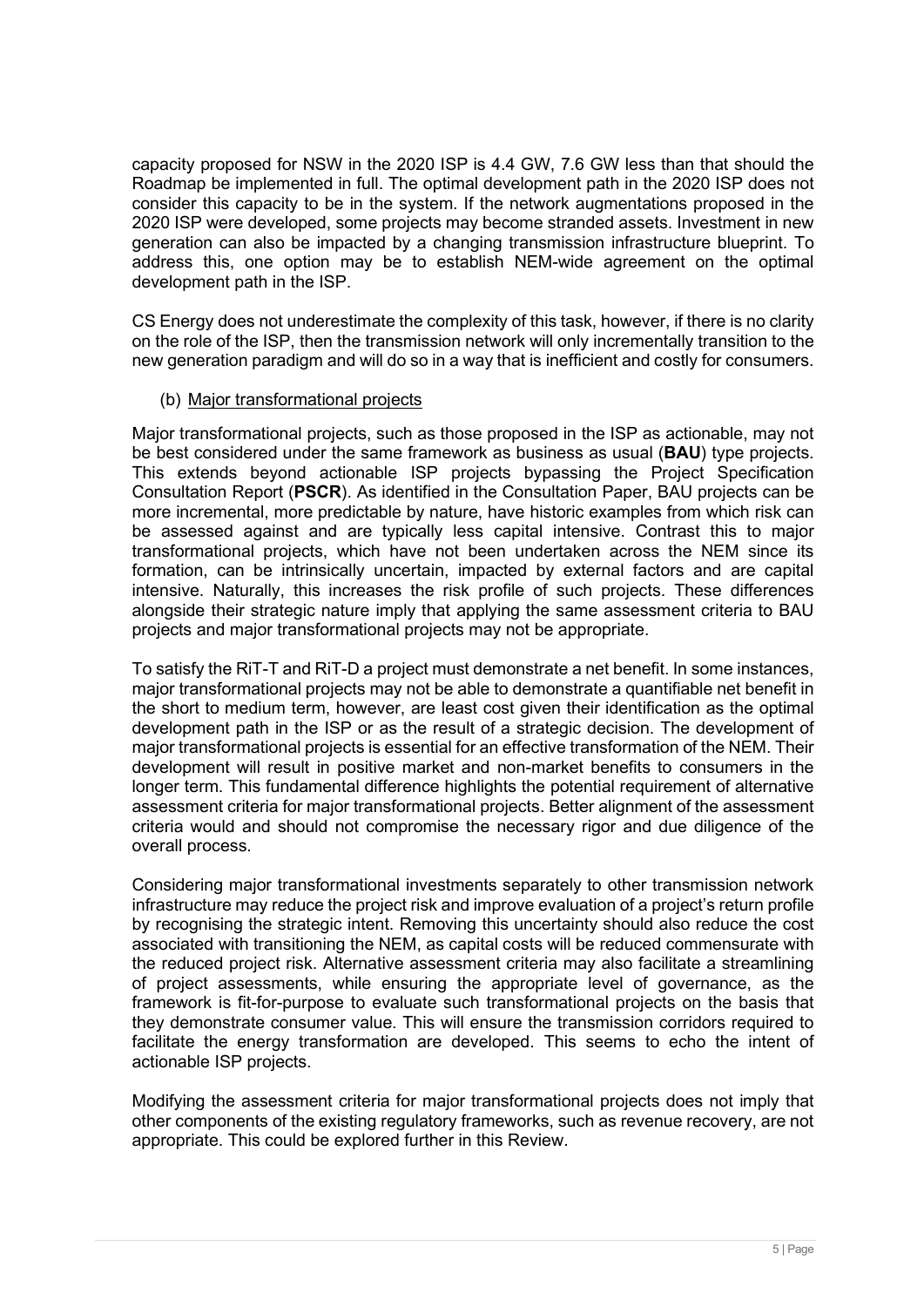# (c) Transmission planning and investment frameworks for non-transformational projects

Making a distinction between major transformational transmission projects and nontransformational projects then allows network augmentations that are more BAU in nature to be assessed through existing RiT-T and RiT-D frameworks including the current assessment criteria.

This approach would require consideration of:

- How any proposed framework for major transmission projects are incorporated into, and impact upon, RiT-T and RiT-D assessments that are on-foot;
- Potential impact on the economic regulatory framework, including over or under recovery;
- Assessment of how progressing or not progressing major transformational projects impacts BAU investment of TNSPs, ensuring there is a reasonable time-based notification and transparent assessment of their impact; and
- How TNSP's existing obligations are influenced by progressing or not progressing major transformational projects.

CS Energy's responses to the specific questions in the Consultation Paper are set out in Appendix A.

If you would like to discuss this submission, please contact Andrew Broadbent (Senior Strategy Analyst) on (07) 3854 7377 or abroadbent@csenergy.com.au.

Yours sincerely

Alison Demaria Head of Policy and Regulation (Acting)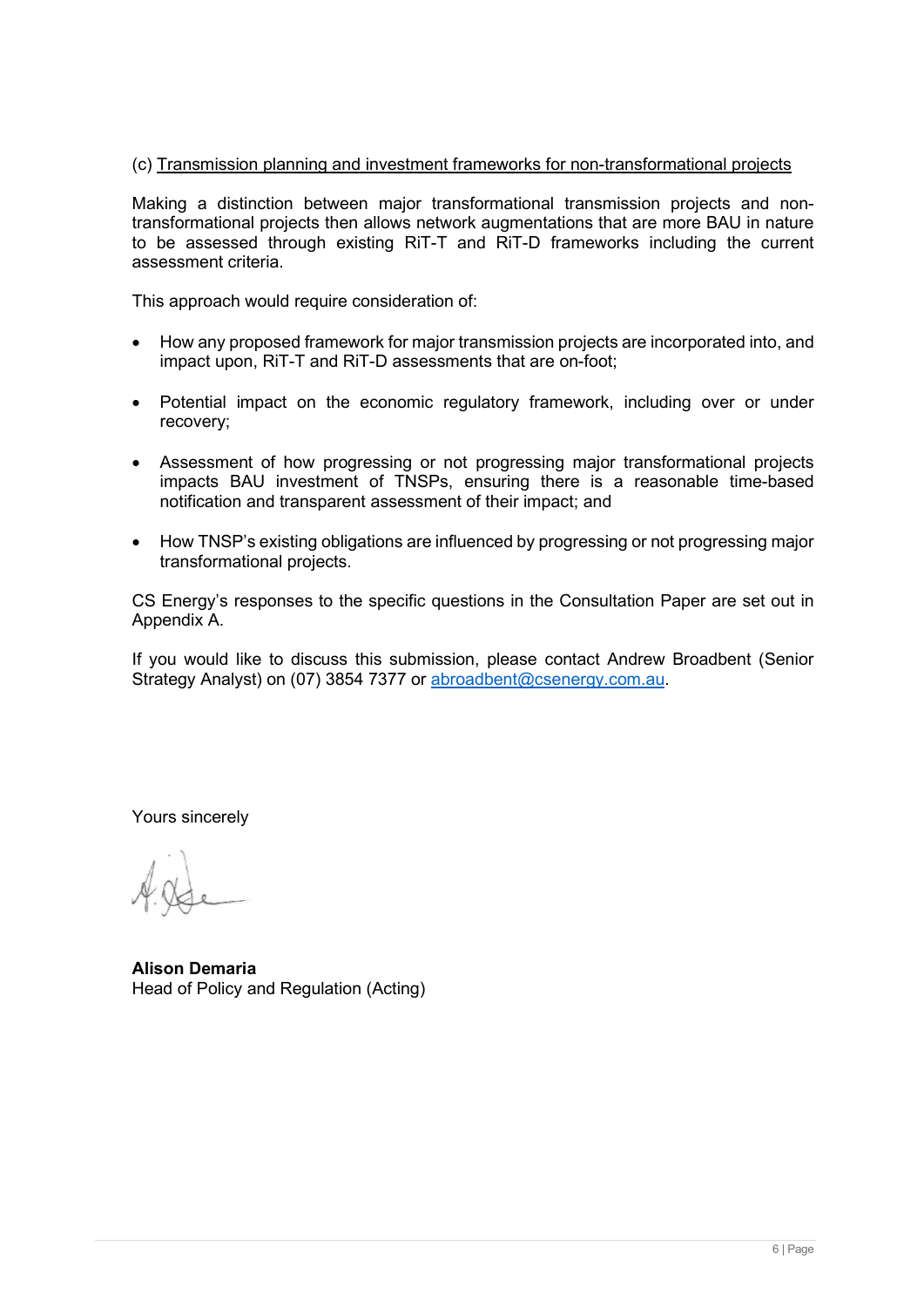# APPENDIX A

#### INTRODUCTION- ASSESSMENT CRITERIA

| 1. Do you agree with the Commission's proposed assessment framework for this<br>Review?                       | The assessment framework is appropriate for traditional major transmission investment processes,<br>however, may not be appropriate or easily utilised for projects driven by jurisdictional policy or<br>actionable ISP projects as outlined previously. While at a high-level the assessment principles are valid,<br>how they are applied to different transmission projects needs consideration as projects driven by policy<br>may not be able to be categorised in the same manner as TNSP-led investment.                                                                                     |
|---------------------------------------------------------------------------------------------------------------|------------------------------------------------------------------------------------------------------------------------------------------------------------------------------------------------------------------------------------------------------------------------------------------------------------------------------------------------------------------------------------------------------------------------------------------------------------------------------------------------------------------------------------------------------------------------------------------------------|
| 2. Are there any additional criteria the Commission should consider as a part of its<br>assessment framework? | As per CS Energy's high-level comments above, assessment criteria should be developed based on the strategic<br>intent of the investment, that is, whether projects are transformative and part of the NEM planning blueprint<br>or seen as incremental. In CS Energy's view, the AEMC should first further clarify the role of the ISP in identifying<br>major transmission projects that are "transformational" and expand on the identification and assessment<br>criteria in the NER that apply to these, as well as the planning and investment framework for other transmission<br>investment. |

#### CHAPTER 3 – ISSUES IN THE REGULATORY FRAMEWORK AND PROCESSES FOR PLANNING OF MAJOR TRANSMISSION PROJECTS

| Implications of increased uncertainty for the ex-ante incentive-based regulatory framework |                                                                                                                                                                                                                                     |                                                                                                                                                                                                                                                                                                                                                                                             |
|--------------------------------------------------------------------------------------------|-------------------------------------------------------------------------------------------------------------------------------------------------------------------------------------------------------------------------------------|---------------------------------------------------------------------------------------------------------------------------------------------------------------------------------------------------------------------------------------------------------------------------------------------------------------------------------------------------------------------------------------------|
|                                                                                            | 3. Do you agree with that the identified factors contribute to an increase to the<br>uncertainty surrounding major transmission projects, relative to BAU projects? Are<br>there other factors that should be taken into account?   | CS Energy agrees with the factors identified in the Consultation Paper and in particular agree that external<br>factors can routinely change the baseline of a project, even where they are actionable ISP projects.                                                                                                                                                                        |
|                                                                                            | 4. Do you consider that the current ex-ante incentive-based approach to regulation is<br>appropriate for major transmission projects? Why? Are there opportunities to drive<br>more efficient expenditure and operational outcomes? | The current ex-ante incentive-based approach is preferable, however CS Energy acknowledges that this can be<br>challenging in an uncertain environment. The nature of some major transmission projects may mean that these<br>projects are not best served by this approach. This is not helped by the disconnection between transmission<br>planning and generation investment timeframes. |
|                                                                                            |                                                                                                                                                                                                                                     | The AEMC should further explore the factors contributing to the increased uncertainty in transmission planning<br>to assess whether the ex-ante incentives-based approach is appropriate in this context.                                                                                                                                                                                   |
|                                                                                            | 5. Do you agree that the Review should take forward this issue as a priority issue? If not,<br>why?                                                                                                                                 | CS Energy would support further investigation on this issue.                                                                                                                                                                                                                                                                                                                                |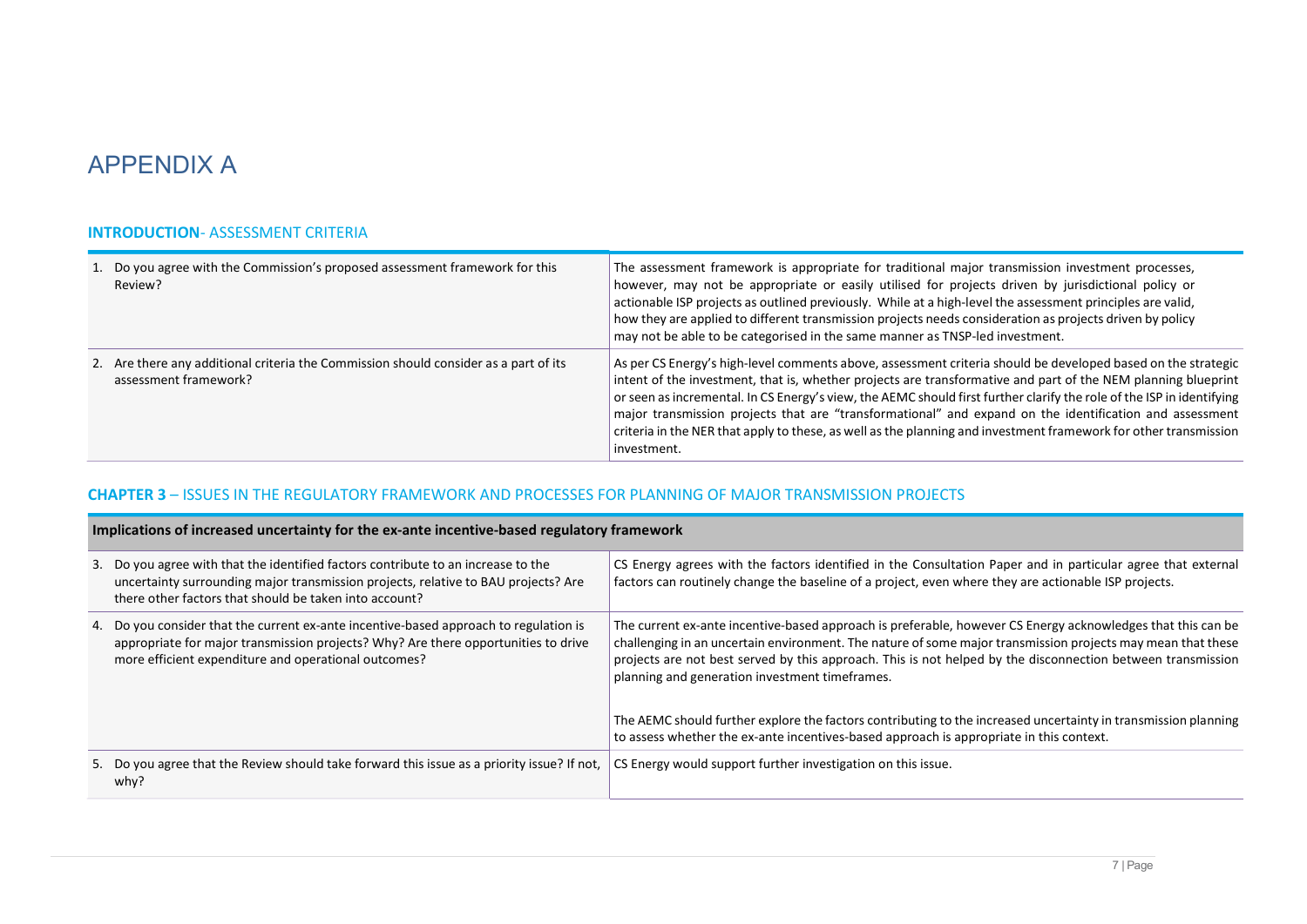| Economic assessment of major transmission projects |                                                                                                                                                                                                                                                                                                                                                                                                     |                                                                                                                                                                                                                                                                                                                                                                                                                                                                                                                                                                                                                              |
|----------------------------------------------------|-----------------------------------------------------------------------------------------------------------------------------------------------------------------------------------------------------------------------------------------------------------------------------------------------------------------------------------------------------------------------------------------------------|------------------------------------------------------------------------------------------------------------------------------------------------------------------------------------------------------------------------------------------------------------------------------------------------------------------------------------------------------------------------------------------------------------------------------------------------------------------------------------------------------------------------------------------------------------------------------------------------------------------------------|
|                                                    | 6. Are there opportunities to streamline the economic assessments of ISP and non-ISP<br>projects without compromising their rigour? If so, how could the framework be<br>streamlined?                                                                                                                                                                                                               | No comment                                                                                                                                                                                                                                                                                                                                                                                                                                                                                                                                                                                                                   |
|                                                    | 7. Do you agree that the RIT-T has a clearer value-add in relation to non-ISP projects? If<br>not, why?                                                                                                                                                                                                                                                                                             | This will depend on the future role of the ISP but generally yes.                                                                                                                                                                                                                                                                                                                                                                                                                                                                                                                                                            |
| 8.                                                 | Do you agree that the Review should take forward this issue as a priority issue? If not,<br>why?                                                                                                                                                                                                                                                                                                    | As per comments above.                                                                                                                                                                                                                                                                                                                                                                                                                                                                                                                                                                                                       |
|                                                    | Benefits included in planning processes                                                                                                                                                                                                                                                                                                                                                             |                                                                                                                                                                                                                                                                                                                                                                                                                                                                                                                                                                                                                              |
|                                                    | 9. Are the benefits included in current planning processes sufficiently broad to capture<br>the drivers of major transmission investment? Does the scale and pace of the NEM's<br>energy transition necessitate inclusion of other classes of market benefits or wider<br>economic benefits? If so, what kind of other classes of market benefits or wider<br>economic benefits should be included? | CS Energy posits that the planning processes should remain focused on market benefits and the NEO.<br>Broadening the benefit assessment would add further complexity and uncertainty into the process and could<br>potentially duplicate some of the broader benefits already captured by the NEO. It would also form a metric<br>that is difficult to replicate, report and is potentially unbounded.                                                                                                                                                                                                                       |
|                                                    |                                                                                                                                                                                                                                                                                                                                                                                                     | Broader benefits such as those identified in the Consultation Paper are already considered in jurisdictional<br>policy.                                                                                                                                                                                                                                                                                                                                                                                                                                                                                                      |
|                                                    | 10. Are major transmission projects failing to satisfy economic assessments because<br>certain benefits (market or non-market) are not permitted to be quantified?                                                                                                                                                                                                                                  | CS Energy does not consider that major transmission projects are failing to satisfy economic assessments<br>because other benefits are not permitted as part of the quantification. The ISP delivers a least-cost transmission<br>plan to facilitate the energy transformation. Some of these projects may not satisfy the net-benefit required<br>under the RiT-T & RiT-D but still represent the least-cost pathway. As acknowledged in the Consultation Paper,<br>the NEM is changing and will continue to do so, and increased decentralisation of generation will necessitate<br>increased transmission infrastructure. |
|                                                    |                                                                                                                                                                                                                                                                                                                                                                                                     | The largest challenge is investor uncertainty particularly as jurisdictions introduce new policies that affect the<br>economic assessment of a project. This challenge is exacerbated by the lack of a Commonwealth co-ordinated<br>targets for renewable energy. Unless there is coordination in targets, there will likely be major transmission<br>projects that cannot satisfy economic assessments.                                                                                                                                                                                                                     |
|                                                    |                                                                                                                                                                                                                                                                                                                                                                                                     | Furthermore, the role of the ISP as a blueprint for transmission planning is unclear, with biennial changes that<br>can be material. Major transmission projects will likely face uncertain economic assessment if the transmission<br>blueprint constantly changes.                                                                                                                                                                                                                                                                                                                                                         |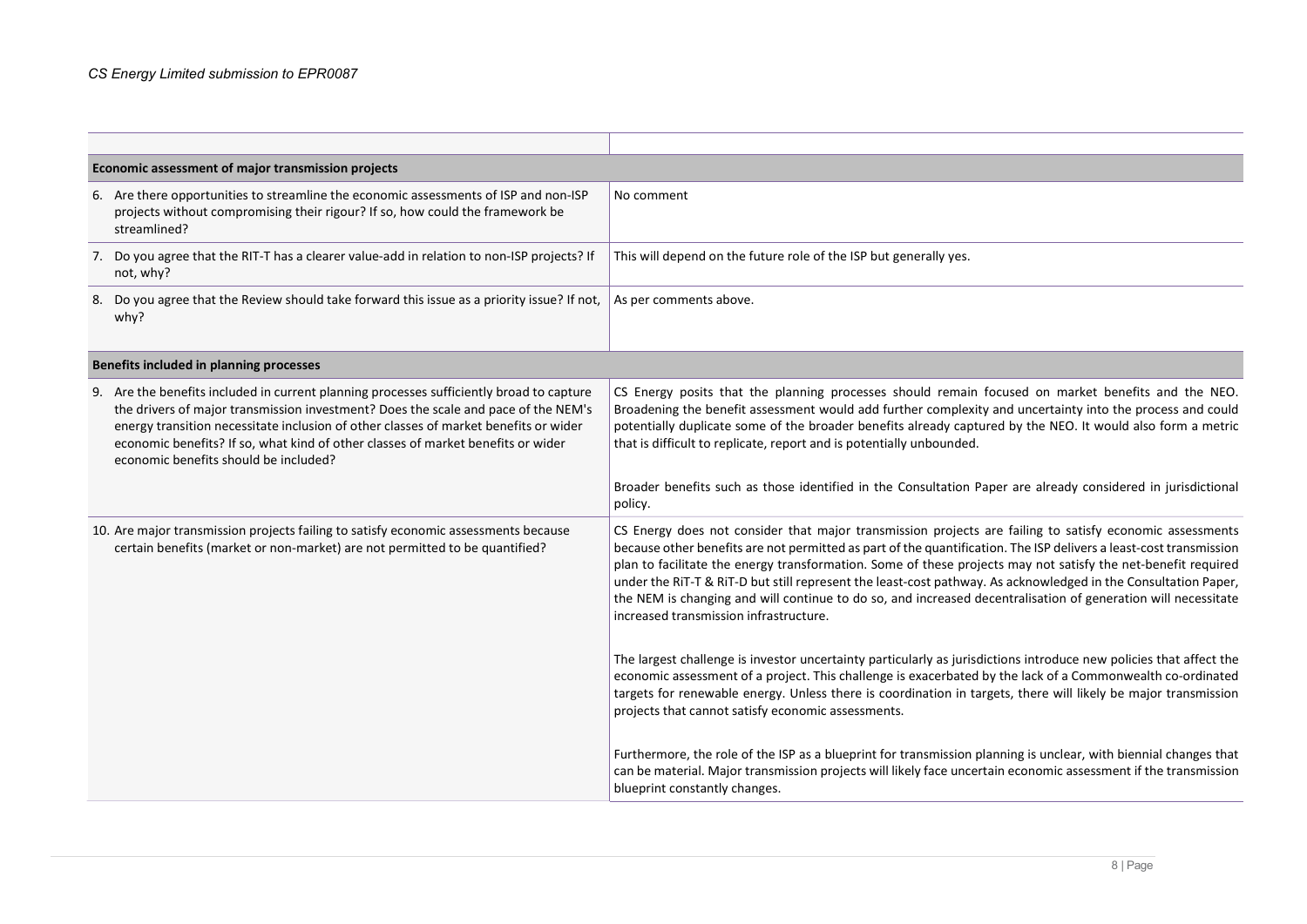| 11. Are changes warranted to the manner in which carbon emissions inform transmission<br>planning and regulatory processes?                                                                                                                                     | The ISP considers carbon emissions and policy at a system level in its development and thus, CS Energy<br>considers the current process appropriate. These factors are also considered in jurisdictional decisions. Carbon<br>emissions should not inform transmission planning and regulatory processes as this would risk potential<br>duplication when considering costs and benefits. |
|-----------------------------------------------------------------------------------------------------------------------------------------------------------------------------------------------------------------------------------------------------------------|-------------------------------------------------------------------------------------------------------------------------------------------------------------------------------------------------------------------------------------------------------------------------------------------------------------------------------------------------------------------------------------------|
|                                                                                                                                                                                                                                                                 | As with carbon emissions, climate and environmental considerations are included at a system level in the<br>development of the ISP. As such, all three should not be considered as an identified benefit (cost).                                                                                                                                                                          |
| 12. Do you agree that the Review should take forward this issue as a priority issue? If not,<br>why?                                                                                                                                                            | No                                                                                                                                                                                                                                                                                                                                                                                        |
| <b>Guidance on hard to monetise benefits</b>                                                                                                                                                                                                                    |                                                                                                                                                                                                                                                                                                                                                                                           |
| 13. What classes of market benefits are hard to monetise? Is there a way that these<br>benefits could be made easier to quantify?                                                                                                                               | The AEMC could do an assessment of which classes of market benefits that are quantifiable under the rules<br>rarely appear in RIT-T submissions. This may be a first step to identify market benefits that are difficult to<br>monetise.                                                                                                                                                  |
|                                                                                                                                                                                                                                                                 | Benefits that change substantially between the draft and final assessments may also indicate a difficulty in<br>monetising them.                                                                                                                                                                                                                                                          |
| 14. Would guidance on hard to monetise benefits improve the timeliness at which<br>projects proceed through the regulatory process?                                                                                                                             | No comment.                                                                                                                                                                                                                                                                                                                                                                               |
| 15. Do you agree that the Review should take forward this issue as a priority issue? If not,<br>why?                                                                                                                                                            | No comment.                                                                                                                                                                                                                                                                                                                                                                               |
| Market versus consumer benefits test                                                                                                                                                                                                                            |                                                                                                                                                                                                                                                                                                                                                                                           |
| 16. Do you consider that there are certain changes that have occurred in the energy<br>sector that warrant reconsidering the merits of a market versus consumer benefits<br>test? If yes, what are these changes and why do they require revisiting this issue? | CS Energy considers that market benefits should remain the metric. Given consumer benefits are already<br>captured in the ISP, it would be difficult to avoid duplication if a consumer benefit test is applied.                                                                                                                                                                          |
| 17. Do you agree that the Review should take forward this issue as a priority issue? If not,<br>whv?                                                                                                                                                            | No.                                                                                                                                                                                                                                                                                                                                                                                       |
| Treatment of non-network options                                                                                                                                                                                                                                |                                                                                                                                                                                                                                                                                                                                                                                           |

 $\overline{\phantom{0}}$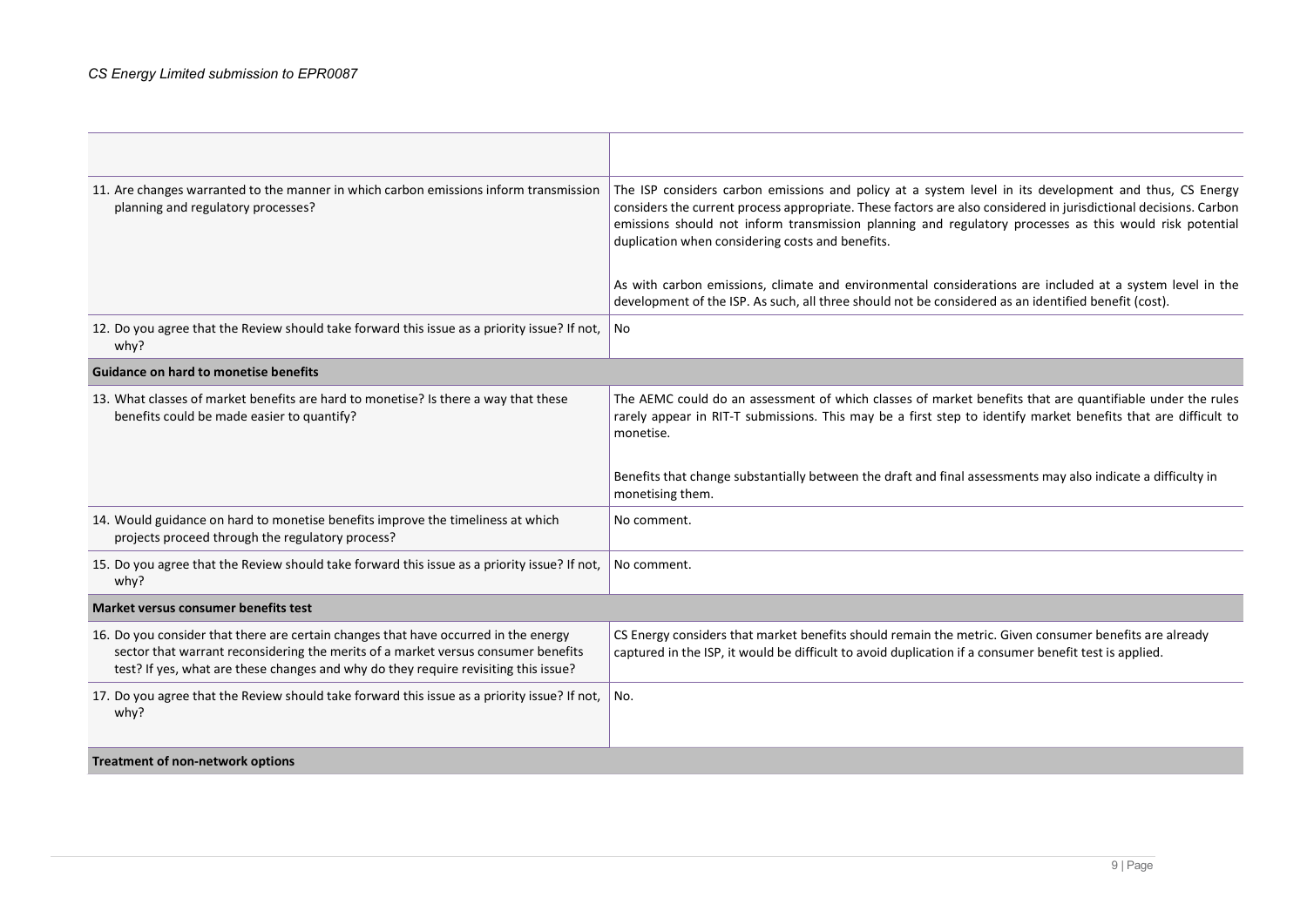| 18. Do you agree that there are barriers for non-network options in economic<br>assessments? If so, do you agree with the barriers identified? Are there any further<br>barriers? How should these barriers be addressed? | Network operators will always have an inherent tension between network and non-network solutions, and this<br>will likely to continue as technologies with new capability enter the market. Transparency in the process could<br>facilitate this as could joint trials to demonstrate the technical performance and capability of technologies. The<br>barriers to considering non-network solutions should be explored further in this Review. |
|---------------------------------------------------------------------------------------------------------------------------------------------------------------------------------------------------------------------------|-------------------------------------------------------------------------------------------------------------------------------------------------------------------------------------------------------------------------------------------------------------------------------------------------------------------------------------------------------------------------------------------------------------------------------------------------|
| 19. Do you agree that the Review should take forward this issue as a priority issue? If not, Yes<br>why?                                                                                                                  |                                                                                                                                                                                                                                                                                                                                                                                                                                                 |

## CHAPTER 4 – ISSUES IN THE REGULATORY FRAMEWORK AND PROCESSES FOR TRANSMISSION INVESTMENT, FINANCING AND DELIVERY

| Balancing TNSP's exclusive right to build and own transmission projects                                                                                                                               |                                                                                                                                                                                                                                                                                                                                                                                                                                                |
|-------------------------------------------------------------------------------------------------------------------------------------------------------------------------------------------------------|------------------------------------------------------------------------------------------------------------------------------------------------------------------------------------------------------------------------------------------------------------------------------------------------------------------------------------------------------------------------------------------------------------------------------------------------|
| 20. Are there features of financing infrastructure projects used in other sectors that<br>should be considered in the context of the efficient and timely delivery of major<br>transmission projects? | No comment                                                                                                                                                                                                                                                                                                                                                                                                                                     |
| 21. Should the delivery of transmission projects be made contestable? If not, why?                                                                                                                    | Given there is no obligation on TNSPs to develop projects, there is scope to make projects contestable as per<br>the framework in Victoria. It may be important to understand the desired contestability of different types of<br>projects to ensure system security and reliability is not compromised.                                                                                                                                       |
|                                                                                                                                                                                                       | This risk was recognised in the dedicated assets connection rule change which stipulates that radial connections<br>longer than 30 km are dedicated connection assets and form part of the primary TNSPs transmission network.<br>A proponent may build transmission infrastructure to connect to the grid and can retain ownership of the asset,<br>however, the primary TNSP is the operator and the asset owner must have an access policy. |
|                                                                                                                                                                                                       | The obvious types of projects that could be contestable are interconnection projects which can be privately<br>owned and operated without obscuring TNSP operational obligations.                                                                                                                                                                                                                                                              |
|                                                                                                                                                                                                       | Projects within a region can be more complex if operability of the assets is contestable, particularly if network<br>operations change with the changing system and with the introduction of new obligations such as the system<br>strength planning standard. The following considerations would ideally be explored:                                                                                                                         |
|                                                                                                                                                                                                       | The additional layer of planning and operational complexity that arises where contestable and<br>regulated network projects are co-located within a TNSPs jurisdiction;                                                                                                                                                                                                                                                                        |
|                                                                                                                                                                                                       | How to manage the information asymmetry between a TNSP and other proponents;                                                                                                                                                                                                                                                                                                                                                                   |
|                                                                                                                                                                                                       | Whether roles and responsibilities are clear, transparent, and assigned to the party best placed to<br>manage the risk or deliver the performance obligation. There should be specific consideration of<br>performance obligations that are imposed on TNSPs through existing frameworks and under the NER;                                                                                                                                    |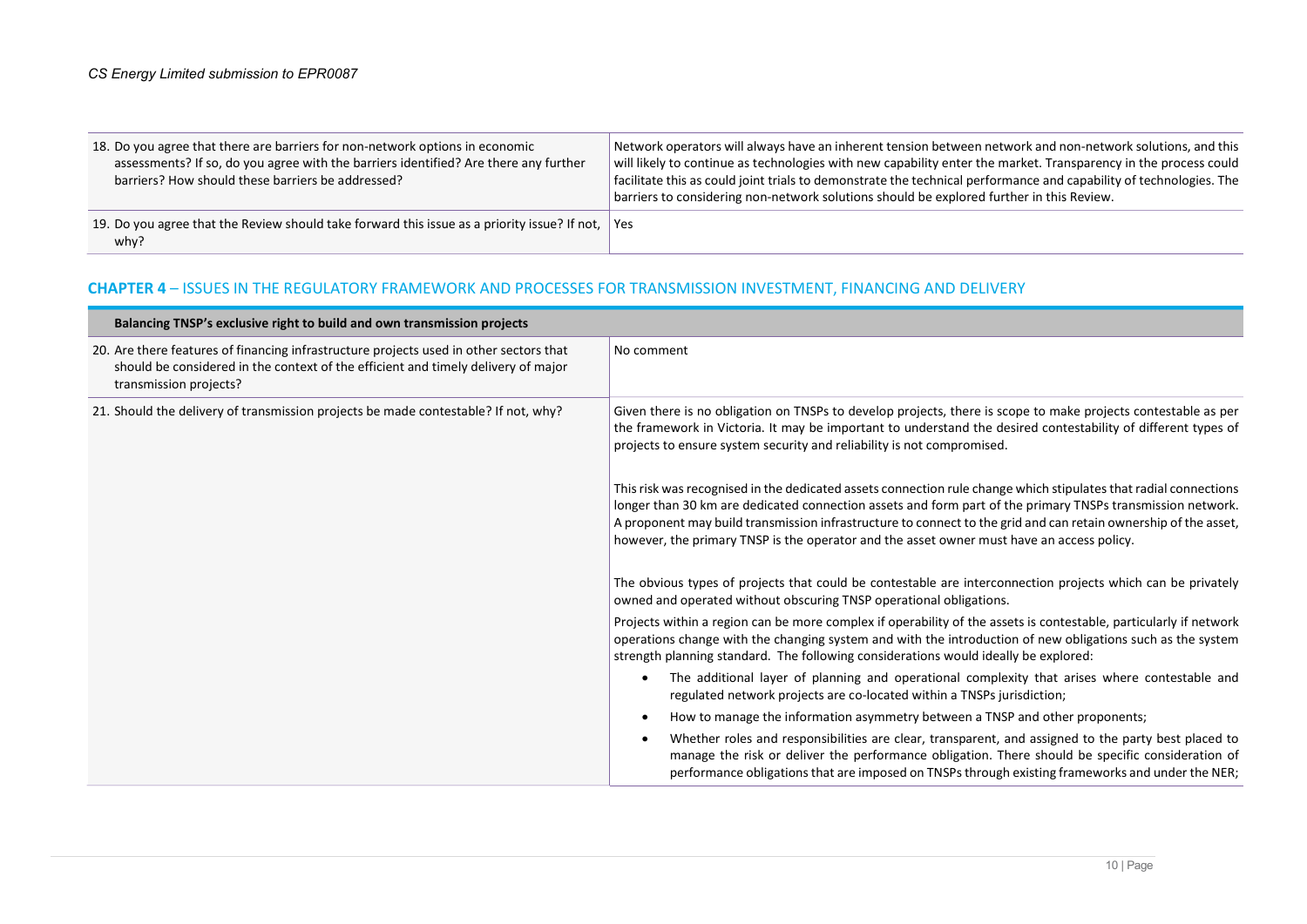|                                                                                                                                                                                                                            | How specific performance obligations are impacted and achieved as part of TNSPs connection<br>agreements with proponents. These obligations have proved to be dynamic as the energy<br>transformation continues and future changes in obligations must be considered in the framework;<br>and<br>Whether contestability of intra-regional assets creates market complexities with the introduction of<br>intra-regional settlement residue auctions. |
|----------------------------------------------------------------------------------------------------------------------------------------------------------------------------------------------------------------------------|------------------------------------------------------------------------------------------------------------------------------------------------------------------------------------------------------------------------------------------------------------------------------------------------------------------------------------------------------------------------------------------------------------------------------------------------------|
| 22. What options, other than changes to the right of TNSPs to provide regulated<br>transmission assets, could be considered to ensure timely investment and delivery of<br>major transmission projects?                    | Transmission assets should not be built if the business case is not established. Prior to exploring options to<br>ensure the timely investment and delivery of major transmission projects, the barriers to achieving this<br>outcome first needs to be properly understood.                                                                                                                                                                         |
| 23. Do you agree that the Review should take forward this issue as a priority issue? If not,<br>why?                                                                                                                       | Yes                                                                                                                                                                                                                                                                                                                                                                                                                                                  |
| Treatment of 'early works'                                                                                                                                                                                                 |                                                                                                                                                                                                                                                                                                                                                                                                                                                      |
| 24. Do stakeholders seek further clarity on the meaning of preparatory activities and early Transparency in processes is always important.<br>works?                                                                       |                                                                                                                                                                                                                                                                                                                                                                                                                                                      |
| 25. Should the Commission consider how the costs of early works can be recovered?                                                                                                                                          | CS Energy considers the current process as reasonable particularly for projects that are at a later stage at the<br>time of the ISP publication.<br>An area of improvement could be guidance and consistency as to what constitutes early work costs across the<br>guidelines and documentation, and what costs represent core business.                                                                                                             |
| 26. Do you agree that the Review should take forward this issue as a priority issue? If not,<br>why?                                                                                                                       | CS Energy considers this issue has a lower priority relative to the other issues.                                                                                                                                                                                                                                                                                                                                                                    |
| Processes for jurisdictional environmental and planning approval                                                                                                                                                           |                                                                                                                                                                                                                                                                                                                                                                                                                                                      |
| 27. Would additional clarity on cost recovery arrangements for preparatory activities or<br>early work improve a TNSP's ability to meet jurisdictional requirements in a timely<br>manner?                                 | No comment                                                                                                                                                                                                                                                                                                                                                                                                                                           |
| 28. Do jurisdictional planning and environmental requirement intersect with the national<br>transmission planning and investment frameworks in ways that are not discussed<br>above and may require further consideration? | No comment                                                                                                                                                                                                                                                                                                                                                                                                                                           |
| 29. Do you agree that the Review should take forward this issue as a priority issue? If not,<br>why?                                                                                                                       | No comment                                                                                                                                                                                                                                                                                                                                                                                                                                           |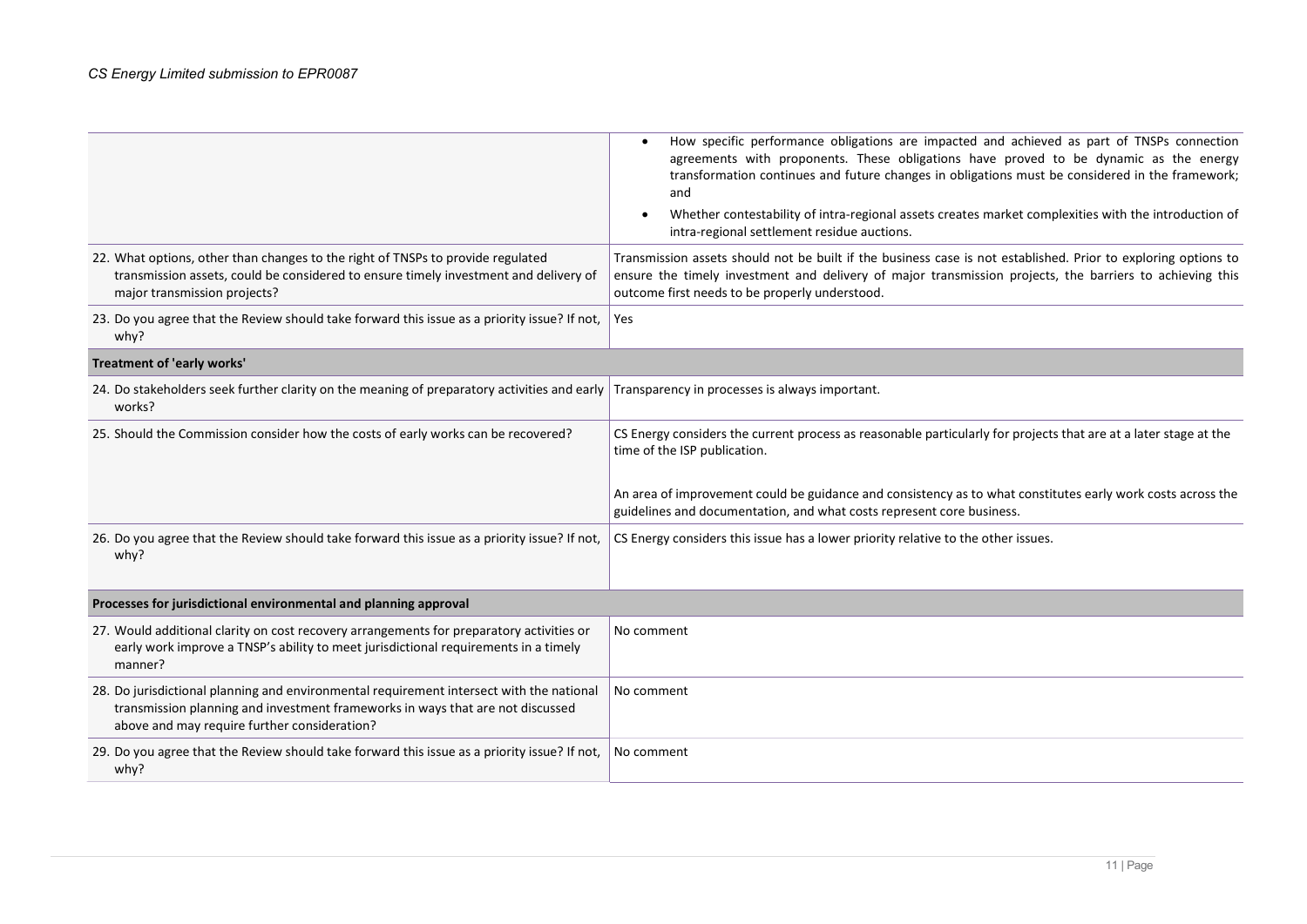#### OTHER COMMENTS

| 30. Please provide any further comment relating to issues discussed in the chapters 1-4 of No comment<br>the consultation paper.                                                       |  |
|----------------------------------------------------------------------------------------------------------------------------------------------------------------------------------------|--|
| 31. Please discuss any further issues the Commission should take forward in this review in $\vert$ No comment<br>relation to topics covered in chapters 1-4 of the consultation paper. |  |

### TEMPLATE FOR MATERIAL CHANGE IN NETWORK INFRASTRUCTURE PROJECT COSTS RULE CHANGE REQUEST

#### CHAPTER 5 – MATERIAL CHANGE IN NETWORK INFRASTRUCTURE PROJECT COSTS RULE CHANGE REQUEST

| Who should decide whether the RIT-T must be reapplied?                                                                                                                                                  |                                                                                                                                                                                                                                                                            |  |
|---------------------------------------------------------------------------------------------------------------------------------------------------------------------------------------------------------|----------------------------------------------------------------------------------------------------------------------------------------------------------------------------------------------------------------------------------------------------------------------------|--|
| 32. Should this decision remain the responsibility of the proponent or should it be a<br>matter for the AER? Why?                                                                                       | This should be the authority of the AER as it is independent.                                                                                                                                                                                                              |  |
| 33. If the decision remains with the proponent, should the AER have the right to test that<br>opinion?                                                                                                  | Yes.                                                                                                                                                                                                                                                                       |  |
| <b>Cost thresholds</b>                                                                                                                                                                                  |                                                                                                                                                                                                                                                                            |  |
| 34. Should the NER include a requirement to reapply the RIT, or update analysis, when<br>costs increase above specified thresholds? If so, do you have a view as to what those<br>thresholds should be? | The proponent should reassess only the components of the RIT that have materially changed. CS Energy<br>recognises the complexity and scope of the RIT and so the governance process has to strike the right balance.                                                      |  |
| 35. Do you consider this requirement should apply to all RIT projects or only those above<br>a particular cost threshold/s? If so, do you have a view as to what the threshold/s<br>should be?          | Cost thresholds should be tiered to reflect the different nature of projects and the materiality of the project<br>value on the incumbent Regulated Asset Base. Thresholds should also consider the estimated cost of other<br>credible projects that had been considered. |  |
| 36. Do you have any views regarding the suggested alternative "decision rule" approach?                                                                                                                 | No comment                                                                                                                                                                                                                                                                 |  |
| 37. Should updated project cost data be provided to AEMO to help improve the accuracy<br>of the ISP?                                                                                                    | Yes                                                                                                                                                                                                                                                                        |  |
| 38. Do you have any other suggestions regarding alternative ways to manage cost<br>increases?                                                                                                           | No comment                                                                                                                                                                                                                                                                 |  |
| Requirements when reapplying the RIT                                                                                                                                                                    |                                                                                                                                                                                                                                                                            |  |
| 39. Should the requirement to reapply the RIT be more targeted?                                                                                                                                         | Yes, as per earlier comment                                                                                                                                                                                                                                                |  |